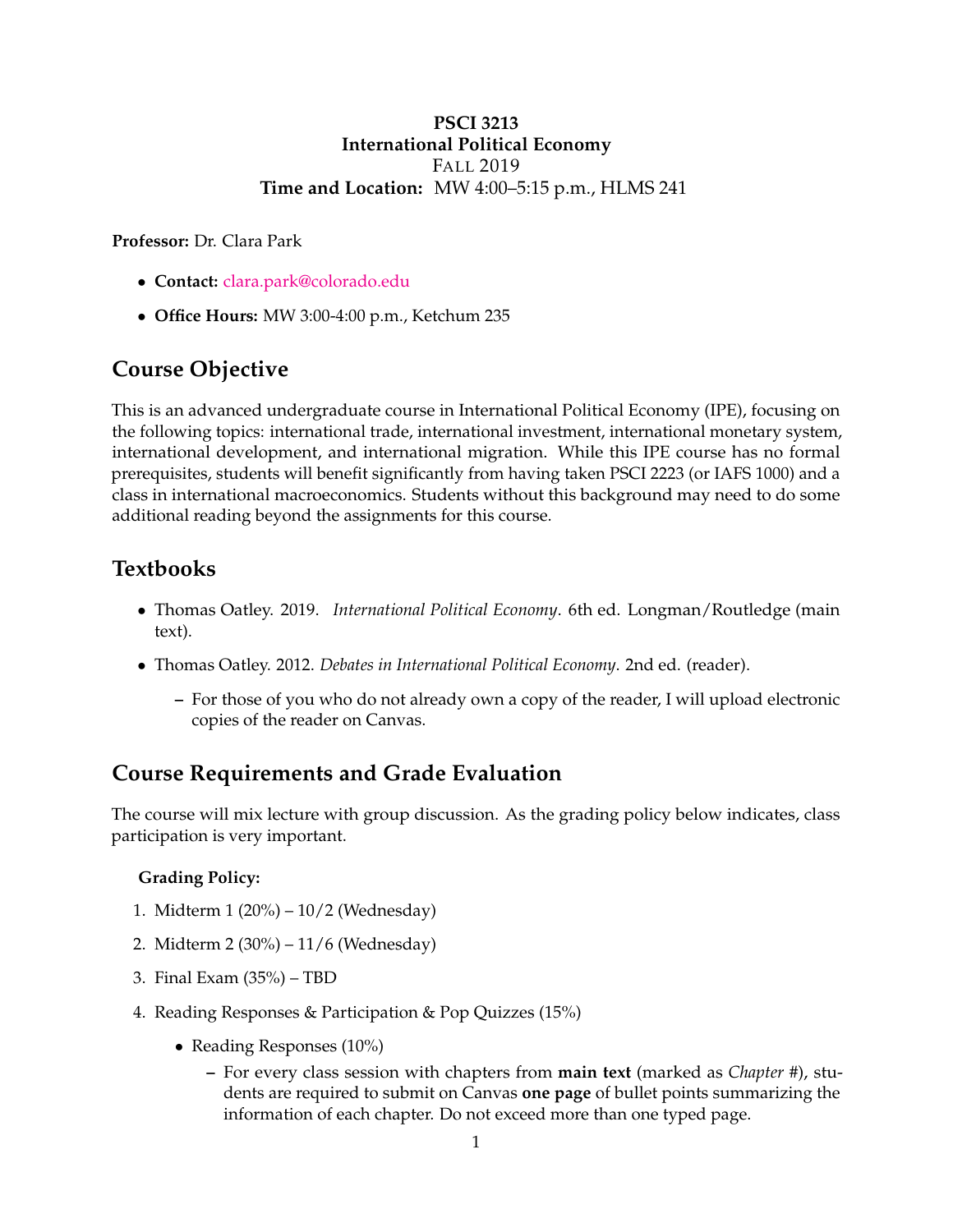- **–** For every class session with assigned **reader chapters** (marked as *Reader #*), each student must submit on Canvas **one page** for each reader chapter. This typed page will 1) summarize the author's arguments, 2) compare and contrast the readings, and 3) provide three reading questions for each chapter. These reading questions will then be used as the basis for class discussion about the readings. I will drop three lowest grades.
- Participation & Pop Quizzes(5%) There will be unannounced pop quizzes throughout the semester. These quizzes will be easy if you have done the readings. There will be no make-up quizzes. I will drop two lowest grades.

There will be no make-up exams offered for sickness/medical reasons/personal reasons including a death in the family unless students can satisfy the following two conditions: 1) provide documentation *and* 2) give me **advance notice** that you will miss the exam. No-shows and non-submissions receive 0.

**Late assignments will not be accepted.** Canvas submission box will close at noon. Once the Canvas submission box closes, no assignment will be accepted.

• Here is my numerical grade scale: A 100-94, A- 90-93, B+ 87-89, B 83-86, B- 80-82, C+ 77-79, C 73-76, C- 70-72, D+ 67-69, D 63-66, D- 60-62, F below 60

You must complete all course requirements laid out above to receive a non-failing grade in the course. Your course grade will be calculated based on the assignments described above.

# **Grading Policy and Grade Grievances**

- Exam Policy: The exams are closed book; you are not allowed to use any notes or books when writing them. Write in black or blue pens. You may write the exams in pencil, but you forfeit your right to contest your grade if you do so.
- Regrading Policy: If you have a grade complaint for your exams, you must submit a written grade grievance to me. You must wait at least 48 hours before submitting a grade grievance, and must submit it within four days (96 hours) of receiving the graded exam. This formal grade grievance must address why you believe you were unfairly graded, with specific details and supporting evidence along with the original graded exam. Once you file a formal grade grievance to me, I will regrade the *entire* exam. **Keep in mind that after regrading your grade may be lower than the one you received initially.** If this process cannot resolve the matter, I will address any further grievances according to the College Policy on Grade Appeals ([https://artsandsciences.colorado.edu/facultystaff/](https://artsandsciences.colorado.edu/facultystaff/college-policy-on-grade-appeals/) [college-policy-on-grade-appeals/](https://artsandsciences.colorado.edu/facultystaff/college-policy-on-grade-appeals/)).
- **Do not plagiarize.** You must always cite other people's work—whether it be factual information, arguments, or opinion. You must use quotation marks and provide proper citations when you use exact words of another author. You also need to cite an author whose argument you summarize or paraphrase in your papers. Your papers must provide citations and a list of references for the sources of facts you use in them.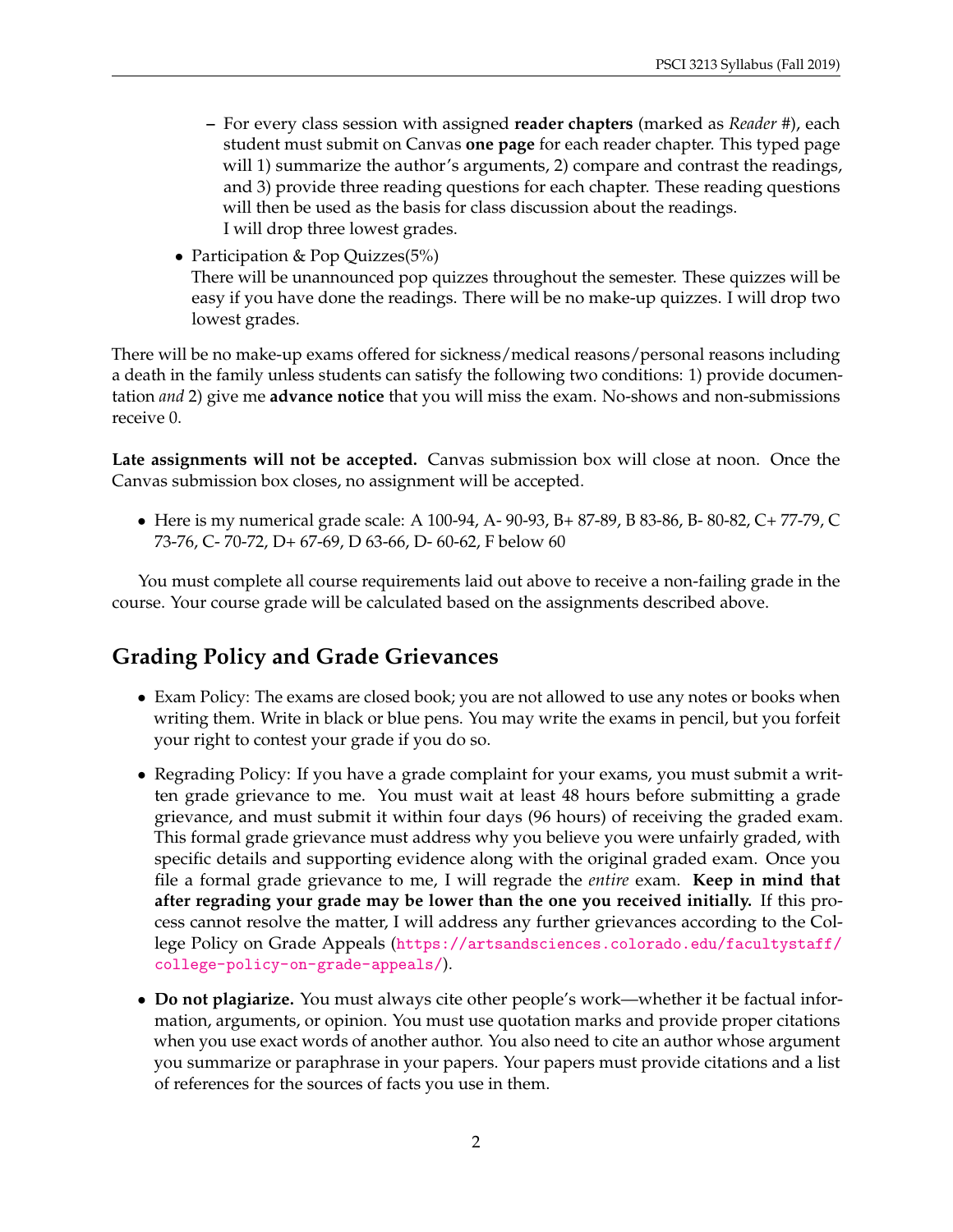To copy text or ideas from another source without appropriate reference is plagiarism and will result in a failing grade for your assignment and usually further disciplinary action by CU Honors Council.

## **University Policies**

#### **HONOR CODE**

All students enrolled in a University of Colorado Boulder course are responsible for knowing and adhering to the Honor Code. Violations of the policy may include: plagiarism, cheating, fabrication, lying, bribery, threat, unauthorized access to academic materials, clicker fraud, submitting the same or similar work in more than one course without permission from all course instructors involved, and aiding academic dishonesty. All incidents of academic misconduct will be reported to the Honor Code [\(honor@colorado.edu;](mailto:honor@colorado.edu) 303-492-5550). Students who are found responsible for violating the academic integrity policy will be subject to nonacademic sanctions from the Honor Code as well as academic sanctions from the faculty member. Additional information regarding the Honor Code academic integrity policy can be found at the [Honor Code Office website.](https://www.colorado.edu/osccr/honor-code)

## **ACCOMMODATION FOR DISABILITIES**

If you qualify for accommodations because of a disability, please submit your accommodation letter from Disability Services to your faculty member in a timely manner so that your needs can be addressed. Disability Services determines accommodations based on documented disabilities in the academic environment. Information on requesting accommodations is located on the [Disability](https://www.colorado.edu/disabilityservices/students) [Services website.](https://www.colorado.edu/disabilityservices/students) Contact Disability Services at 303-492-8671 or [dsinfo@colorado.edu](mailto:dsinfo@colorado.edu) for further assistance. If you have a temporary medical condition or injury, see [Temporary Medical Conditions](https://www.colorado.edu/disabilityservices/students/temporary-medical-conditions) under the Students tab on the Disability Services website.

## **CLASSROOM BEHAVIOR**

Students and faculty each have responsibility for maintaining an appropriate learning environment. Those who fail to adhere to such behavioral standards may be subject to discipline. Professional courtesy and sensitivity are especially important with respect to individuals and topics dealing with race, color, national origin, sex, pregnancy, age, disability, creed, religion, sexual orientation, gender identity, gender expression, veteran status, political affiliation or political philosophy. Class rosters are provided to the instructor with the student's legal name. I will gladly honor your request to address you by an alternate name or gender pronoun. Please advise me of this preference early in the semester so that I may make appropriate changes to my records. For more information, see the policies on [classroom behavior](https://www.colorado.edu/policies/student-classroom-and-course-related-behavior) and [Student Code of Conduct.](https://www.colorado.edu/osccr/)

#### **RELIGIOUS HOLIDAYS**

Campus policy regarding religious observances requires that faculty make every effort to deal reasonably and fairly with all students who, because of religious obligations, have conflicts with scheduled exams, assignments or required attendance. In this class, you must arrange with me how you will make up the missed work at least two weeks before the holidays.

See the [campus policy regarding religious observances](https://www.colorado.edu/policies/observance-religious-holidays-and-absences-classes-andor-exams) for full details.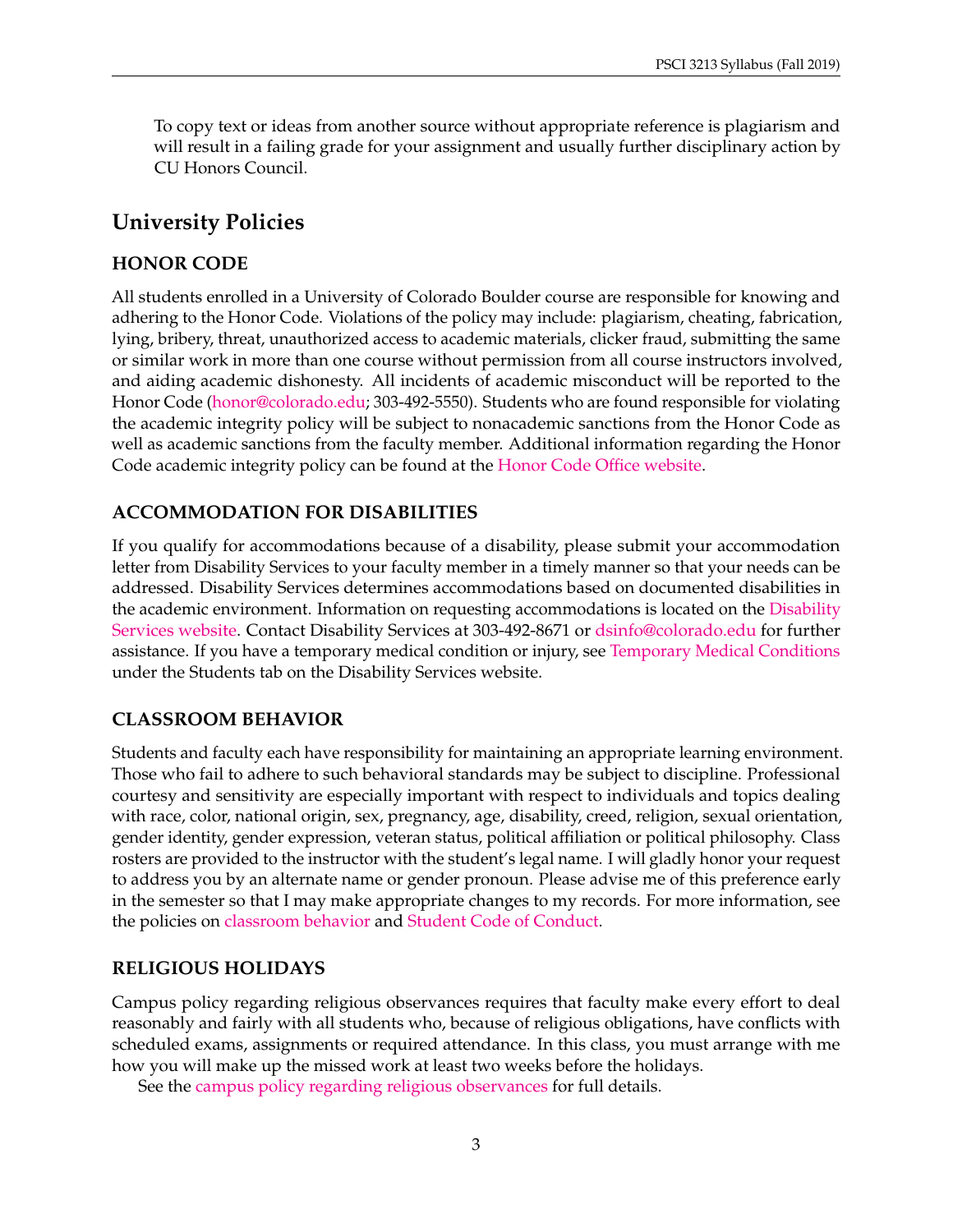## **SEXUAL MISCONDUCT, DISCRIMINATION, HARASSMENT AND/OR RELATED RETALIATION**

The University of Colorado Boulder (CU Boulder) is committed to fostering a positive and welcoming learning, working, and living environment. CU Boulder will not tolerate acts of sexual misconduct (including sexual assault, exploitation, harassment, dating or domestic violence, and stalking), discrimination, and harassment by members of our community. Individuals who believe they have been subject to misconduct or retaliatory actions for reporting a concern should contact the Office of Institutional Equity and Compliance (OIEC) at 303-492-2127 or cureport@colorado.edu. Information about the OIEC, university policies, [anynomous reporting,](https://cuboulder.qualtrics.com/jfe/form/SV_0PnqVK4kkIJIZnf) and the campus resources can be found on the [OIEC website.](https://www.colorado.edu/institutionalequity/)

Please know that faculty and instructors have a responsibility to inform OIEC when made aware of incidents of sexual misconduct, discrimination, harassment and/or related retaliation, to ensure that individuals impacted receive information about options for reporting and support resources.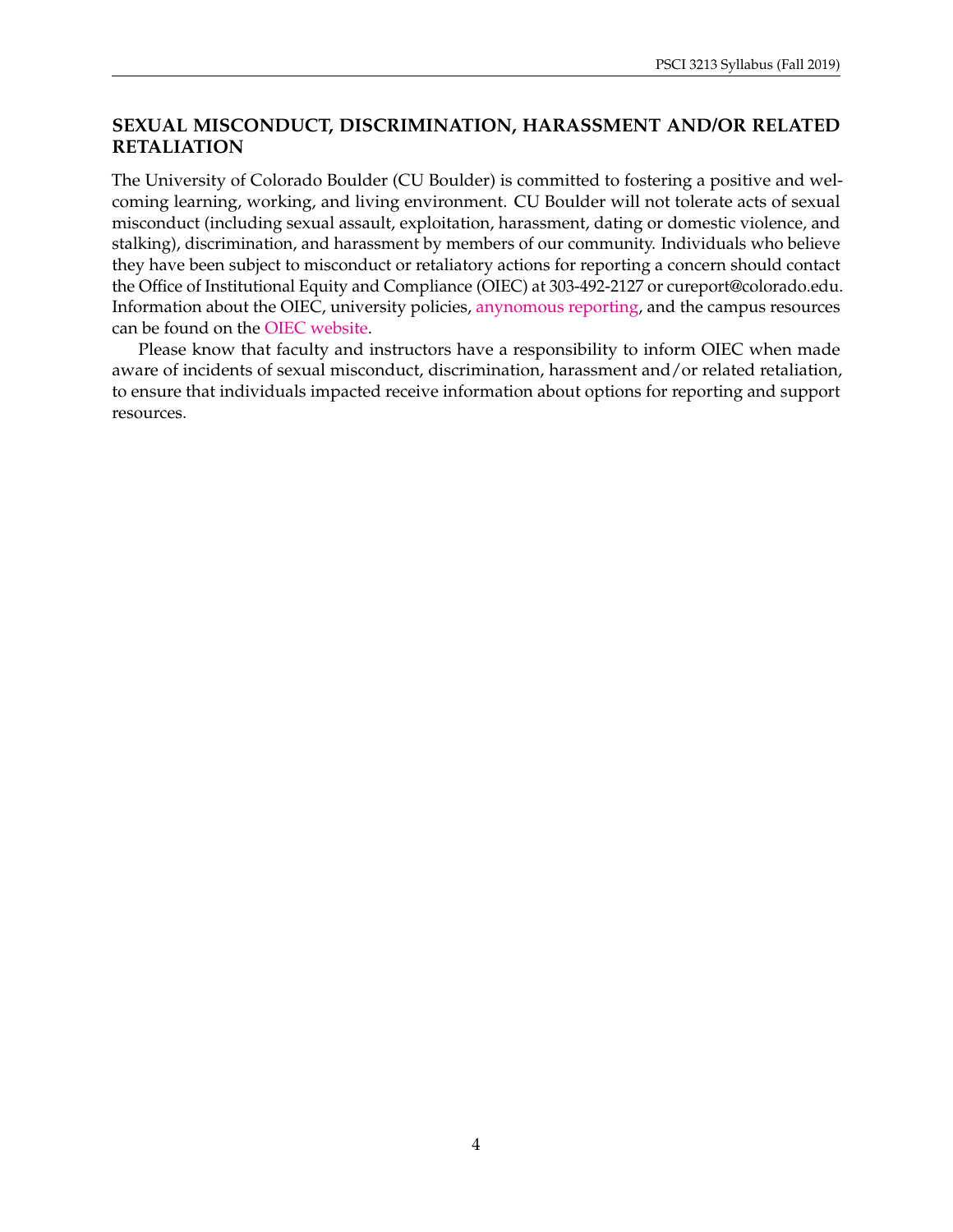# **Course Assignments**

Students are required to complete the reading assignments **by** the associated date. Additional short readings (e.g. news articles) may be assigned.

| Week           | M                                     | W                                      |
|----------------|---------------------------------------|----------------------------------------|
| $\mathbf{1}$   | 8/26: Read Syllabus                   | 8/28: International Political Economy  |
|                |                                       | Read and Outline Ch. 1                 |
| $\overline{2}$ | 9/2: Labor Day: No Class              | 9/4: The Political Economy of          |
|                |                                       | <b>International Trade Cooperation</b> |
|                |                                       | Read and Outline Ch. 3.                |
| 3              | 9/9: The World Trade Organization     | 9/11: FTAs are Stepping-Stones v.      |
|                | and the World Trade System            | <b>Stumbling Blocks</b>                |
|                | Read and Outline Ch. 2.               | <b>Trade Does or Does Not Promote</b>  |
|                |                                       | Growth.                                |
|                |                                       | Read and Outline Reader 5 & 6 and      |
|                |                                       | Prepare 3 Reading Questions.           |
| $\overline{4}$ | 9/16: A Society-Centered Approach to  | 9/18: A State-Centered Approach to     |
|                | <b>Trade Politics</b>                 | <b>Trade Politics</b>                  |
|                | Read and Outline Ch. 4.               | Read and Outline Ch. 5.                |
| 5              | 9/23: Trade Deficits and Jobs         | 9/25: MNCs in the Global Economy       |
|                | Retain Workers v. Redistribute Income | Read and Outline Ch. 8.                |
|                | Read and Outline Reader 2 & 3 and     |                                        |
|                | Prepare 3 Reading Questions.          |                                        |
| 6              | 9/30: Review                          | 10/2: Exam 1                           |
| 7              | 10/7: The Politics of MNCs            | 10/9: Sweatshop Regulation             |
|                | Read and Outline Ch. 9.               | MNCs and Race to the Bottom            |
|                |                                       | Read and Outline Reader 7 & 8 and      |
|                |                                       | Prepare 3 Reading Questions.           |
| 8              | 10/14: The International Monetary     | 10/16: Cooperation, Conflict, and      |
|                | System                                | Crisis                                 |
|                | Read and Outline Ch. 10.              | Read and Outline Ch. 11.               |
| 9              | 10/21: International Monetary System  | 10/23: A Society-Centered Approach     |
|                | Continued                             | to Monetary and Exchange-Rate          |
|                |                                       | Policies                               |
|                |                                       | Read and Outline Ch. 12.               |
| 10             | 10/28: A State-Centered Approach to   | 10/30 Regulation and Financial Crisis  |
|                | Monetary and Exchange-Rate Policies   | China and Global Imbalances            |
|                | Read and Outline Ch. 13.              | Read and Outline Readers 10 & 11 and   |
|                |                                       | Prepare 3 Reading Questions.           |
| 11             | $11/4$ : Review 2                     | 11/6: Exam 2                           |